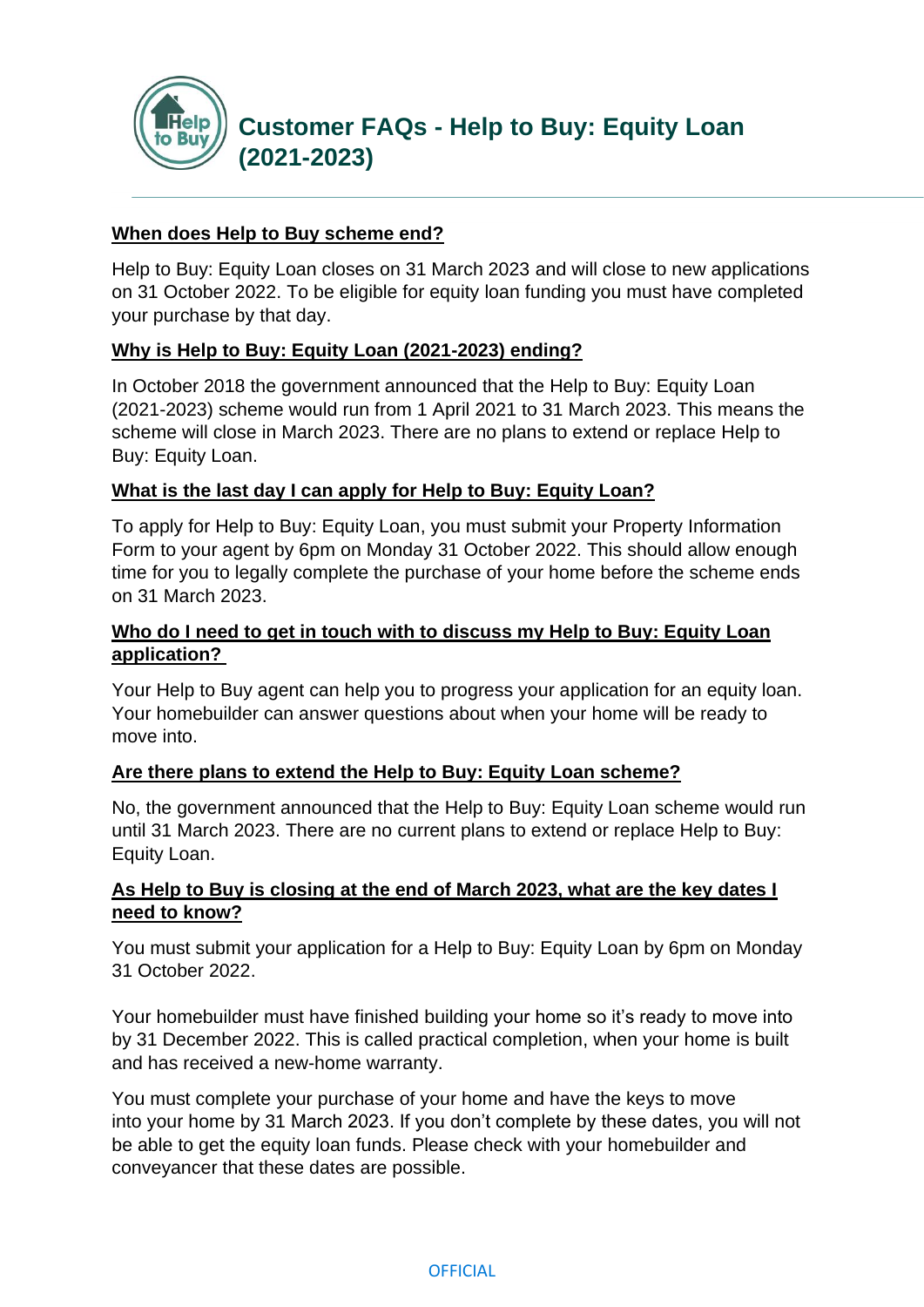

# **What is the last date I can get an Authority to Proceed?**

We're in the early stages of planning to understand the key dates.

We have set up a project delivery team and we'll be able to share these dates with you as soon as possible.

# **What is the last date I can get an Authority to Exchange?**

We're in the early stages of planning to understand the key dates. We have set up a project delivery team and we'll be able to share these dates with you as soon as possible.

## **What is the last date I can reserve a new home using the Help to Buy: Equity Loan (2021-2023) scheme?**

The final date you can reserve a Help to Buy home is 31 October 2022. Reservations taken after this date will not be accepted for Help to Buy: Equity Loan. Your homebuilder will be able to confirm if you can reserve your home in time.

# **I've reserved a new build home off-plan on a development site, will it be ready on time?**

Contact your homebuilder to find out whether they will be able to finish building your home (and have a new-home warranty in place) by 31 December 2022.

# **What happens if my homebuilder can't finish the home in time?**

If your homebuilder cannot finish your home in time, your homebuilder must return your reservation fee to you in full.

Additionally, if you have exchanged, your homebuilder must unconditionally release you from the contract and return your deposit. Consider contacting your legal professional for advice.

There are no other fees to apply for a Help to Buy: Equity Loan, but you may still have to pay related costs and fees involved in the purchase of your home. This includes costs related to your legal and financial advice.

# **Do homebuilders know which homes will be ready on time to be eligible for Help to Buy?**

Yes, homebuilders tell us which homes will meet the 31 March 2023 legal completion date. They will be able to tell you if they can meet this date.

### **If I don't complete buying my home on time I will lose money, what should I do?**

Your homebuilder must refund your reservation fee in full if you do not go ahead with buying the home. If you've exchanged contracts the homebuilder must also return your deposit.